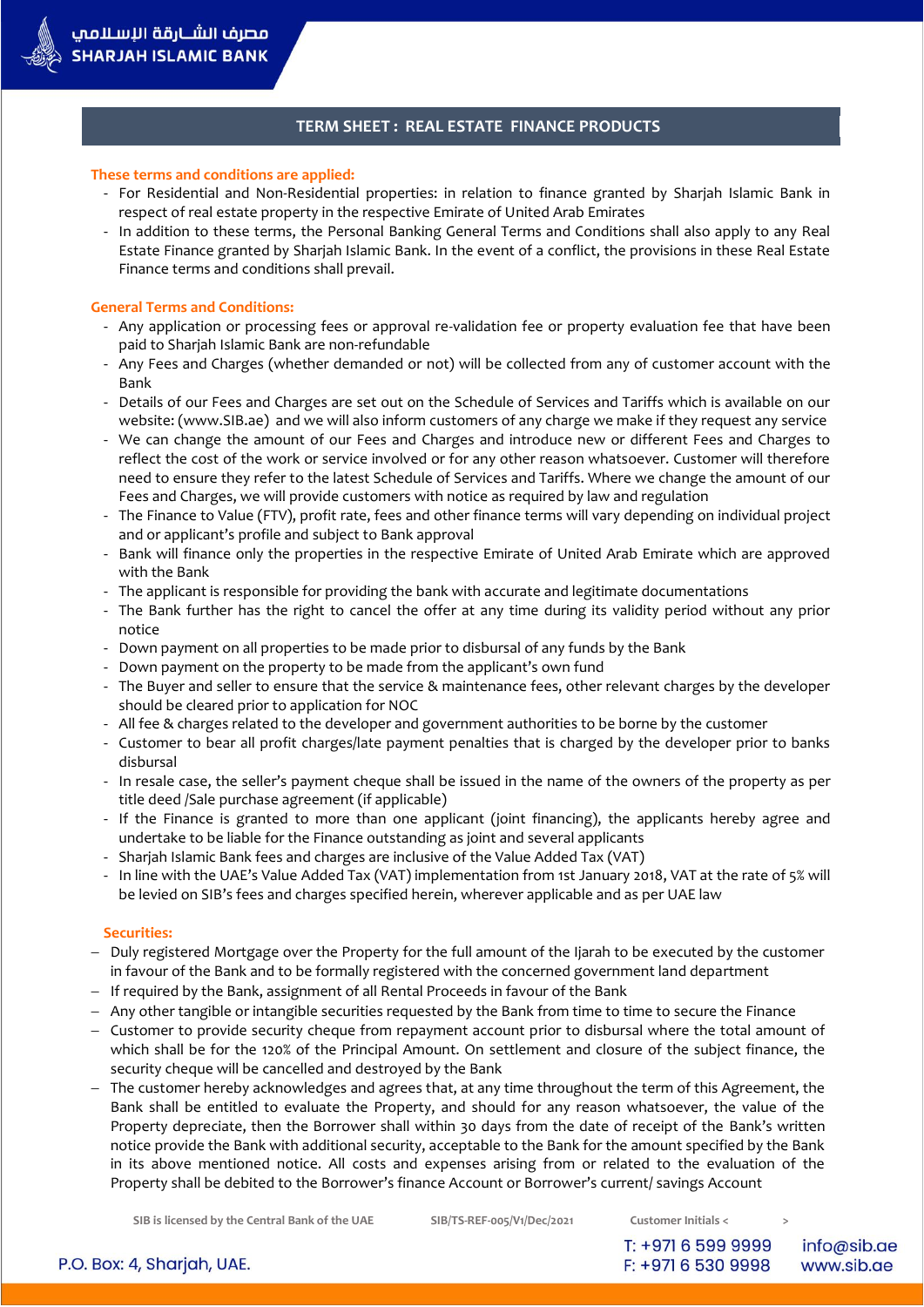- The customer hereby acknowledges and agrees that the Securities provided pursuant to the Agreement shall be a security for the repayment of the Finance, profit, Fees, commission and charges owed by the customer to the Bank pursuant to the Agreement, as well as a security for the repayment of any and all amounts owed by the customer to the Bank at any time pursuant to any facilities and/or finances granted by the Bank to the customer at any time after the execution of Agreement

## **Property Takaful:**

- Property will be covered under Sharjah Islamic Bank's property takaful Policy; covering the property value and will be renewed annually until the finance outstanding is fully settled
- Property takaful premium will be charged to customers based on the master policy terms and conditions signed between SIB and insurance company
- Property takaful premium will be charged "annually" and will be will be calculated based on the property value (premium for the first year will only be charged on pro-reta basis only)
- Annual Property Takaful premium will be debited from customer's any account with Sharjah Islamic Bank and will be subject to Property Takaful policy terms and conditions, which may change from time to time by the Bank
- The Customer; hereby authorizes the Bank to insure the property with an insurance company against all risks, as the Bank may deem appropriate. Bank shall be named as the beneficiary under the insurance policy. All insurance policy premiums shall be paid by the Bank on behalf of the Customer to the appointed insurance company and the same shall be debited to customer's any account with the Bank when it's due, without any prior permission or notice
- Property Takaful policy will be renewed annually and will remain active till the full outstanding balance amount is fully settled
- Any funds (compensation) received under the insurance policy in respect of the property shall, at the Bank's sole discretion, be applied towards settlement of the finance outstanding balance due and all other outstanding amounts due under this contract from the customer
- For the avoidance of doubt, the costs cannot be reversed once paid or accrued, and will include not only the premium due to the relevant insurance company but in addition a service charge due to Bank
- Comprehensive "Property All Risks Takaful" terms are available on our website (www.SIB.ae) which outlines details pertaining to property takaful Scope Cover, sum insured and other property takaful policy conditions

# **Life Takaful:**

- The customer agrees that the Bank may obtain, but not obliged to do so, a life takaful policy and disability takaful policy. The proceeds of such policy shall be used only to settle the finance and the remaining finance amount, if any, in addition to the profit and any other amounts due shall be paid by the customer or his/her heir(s), as the case may be
- All takaful policy premiums shall be paid by Customer the on behalf of the Bank to the appointed insurance company and the same shall be debited to customer's any account with the Bank when it's due, without any prior permission or notice
- Comprehensive "Life Takaful" terms are available on our website (www.SIB.ae) which outlines details pertaining to Life takaful Scope Cover, sum insured and other Life takaful policy conditions

## **Events of Default:**

- Where any of the Events of Default should occur, thereof, the Bank may, at its sole discretion terminate the finance and declare the outstanding Principal Amount, the profit and any Fees or charges to be immediately due and payable whereupon the outstanding Principal Amount together with accrued profit thereon and all other sums due hereunder shall become so payable without further presentment, demand, protest or other notice of any kind, all of which are hereby expressly waived by the customer
- The Customer shall be in default should any of the following events (Event of Default) occur or be continuing:
- a) The Customer fails to make any payment towards the Finance or the Profit or any other amount hereunder when due; or
- b) Any representation or warranty made or implied by the Customer herein proves to be at any time incorrect or inaccurate or is not complied with in any respect which, in the opinion of the Bank, is material; or
- c) The Customer is unable to pay his debts as they fall due, commences negotiations with any one or more of their creditors with a view to the general readjustment or rescheduling of his indebtedness or makes a general assignment for the benefit of or a composition with his creditors or if he defaults under the terms of

**SIB is licensed by the Central Bank of the UAE SIB/TS-REF-005/V1/Dec/2021 Customer Initials < >**

T: +971 6 599 9999 info@sib.ae F: +971 6 530 9998 www.sib.ae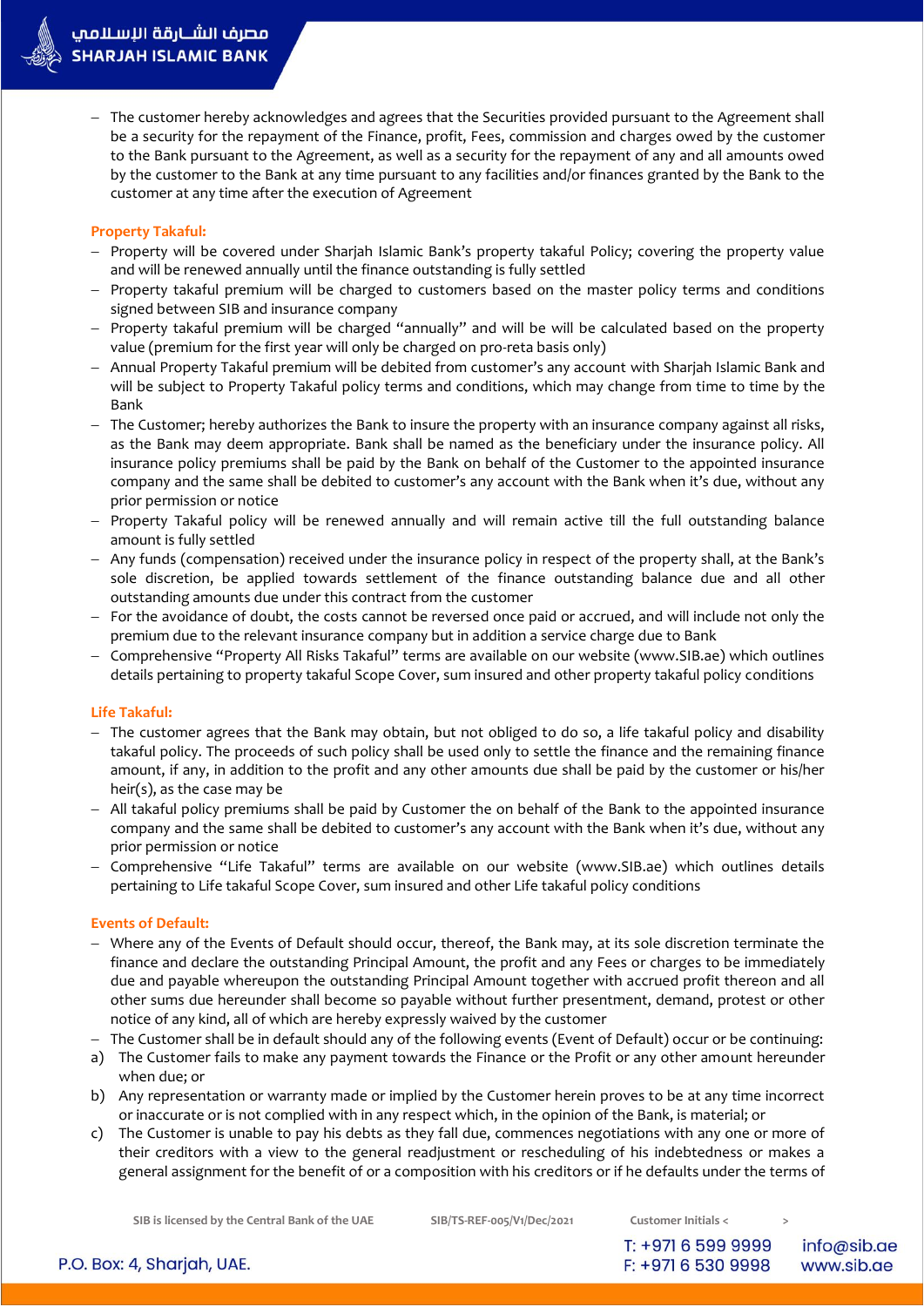

any guarantee whose default, in the opinion of the Bank, adversely affects the ability of the Customer to fulfil all or any of his obligations under this Agreement; or

- d) The Security provided to the Bank or any part thereof cease by any reason to be in full force and effect or any of the Security is in jeopardy or if the Customer assigns or transfers any or all the Security to any person or entity; or
- e) There shall have occurred a sale, condemnation, governmental taking, seizure, confiscation or other disposition of the Property or the Customer's assets; or
- f) A judgment, payment of money order, or attachment of assets order has been issued by a competent court against the Customer; or
- g) The Customer becomes insolvent or bankrupt or has a receiver appointed for the whole or any part of the business assets or undertakings or an order of a competent court is made for the bankruptcy of the Customer; or
- h) An adverse change occurs in the Customer's legal structure or financial condition, which in the opinion of the Bank, would impair the ability of the Customer to honor his obligations to the Bank and/or to comply with the other terms and conditions of the Agreement or any of the documents referred to herein; or
- i) The Customer merges or amalgamates with any legal entity without obtaining the Bank's written consent; or
- j) The Customer fails for any reason whatsoever to register the mortgage over the Property in favour of the Bank with the competent government authorities (i.e. land department); or
- k) The Customer ceases for any reason to carry on his business or job; or
- l) Any change in the ownership of the Property including inheritance; or
- m) The Customer fails to register the Property with Dubai Land Department pursuant to the Applicable Laws
- $-$  In the event that the Finance shall be declared due and payable in accordance with the provisions outlined above, hereof, the Bank shall be entitled to enforce all or any of the Securities and to claim for the full amount outstanding of the Finance. This shall be without prejudice to any other rights available to the Bank under the Agreement or pursuant to the laws of the United Arab Emirates
- The customer hereby acknowledges and agrees that if customer does not keep up repayments/payments on time then:
- a) The property may be repossessed, or
- b) The Bank may proceed to enforce any security given in Bank's favour, or
- c) The Bank may proceed to present any cheques provided for payments. In the event that any cheque presented by the Bank is not honored, this may result in both civil and criminal consequences for the customer

### **Notices and Correspondence:**

- All notices and correspondence whatsoever their subject shall be exchanged between the parties in writing at the addresses provided by the customer or through SMS or email at the customer's registered mobile number or email address, available in Bank's record or any other notification medium Bank may deem appropriate. Customer shall notify to the Bank of any change of its address, contact number or email address and the Bank shall act accordingly immediately after being notified thereof.
- We may at our absolute discretion vary any of the terms and conditions of the Agreement at any time by giving customers 30 days prior notice. We may give notice of variation of the Agreement by any means available, including but not limited to email and secure e-message service and by publication on our website (www.SIB.ae)
- Continued use of any product offered to customers under the Bank's Agreement after the date upon which any amendment to these Real Estate Finance Terms and Conditions comes into effect will constitute acceptance without reservation by customer of such amendment

### **Customer information:**

- $-$  Customer agree that we may disclose their information to any third party in order to verify the information that they have provided to us, including contacting their employer to verify their employment status and any other information in connection with their employment
- Customer agree that we can share information with credit reference agencies/bureaus and use information available from public sources to verify their identity and suitability for a finance
- Customer agree that when they apply for a Finance facility (or any other credit facility with us) then as part of the application and during the term of the Finance, we may, on an ongoing basis, request reports from credit reference agencies/bureaus to assess their ability to meet financial commitments without further consent from them

**SIB is licensed by the Central Bank of the UAE SIB/TS-REF-005/V1/Dec/2021 Customer Initials < >**

T: +971 6 599 9999 F: +971 6 530 9998

info@sib.ae www.sib.ae

P.O. Box: 4, Sharjah, UAE.